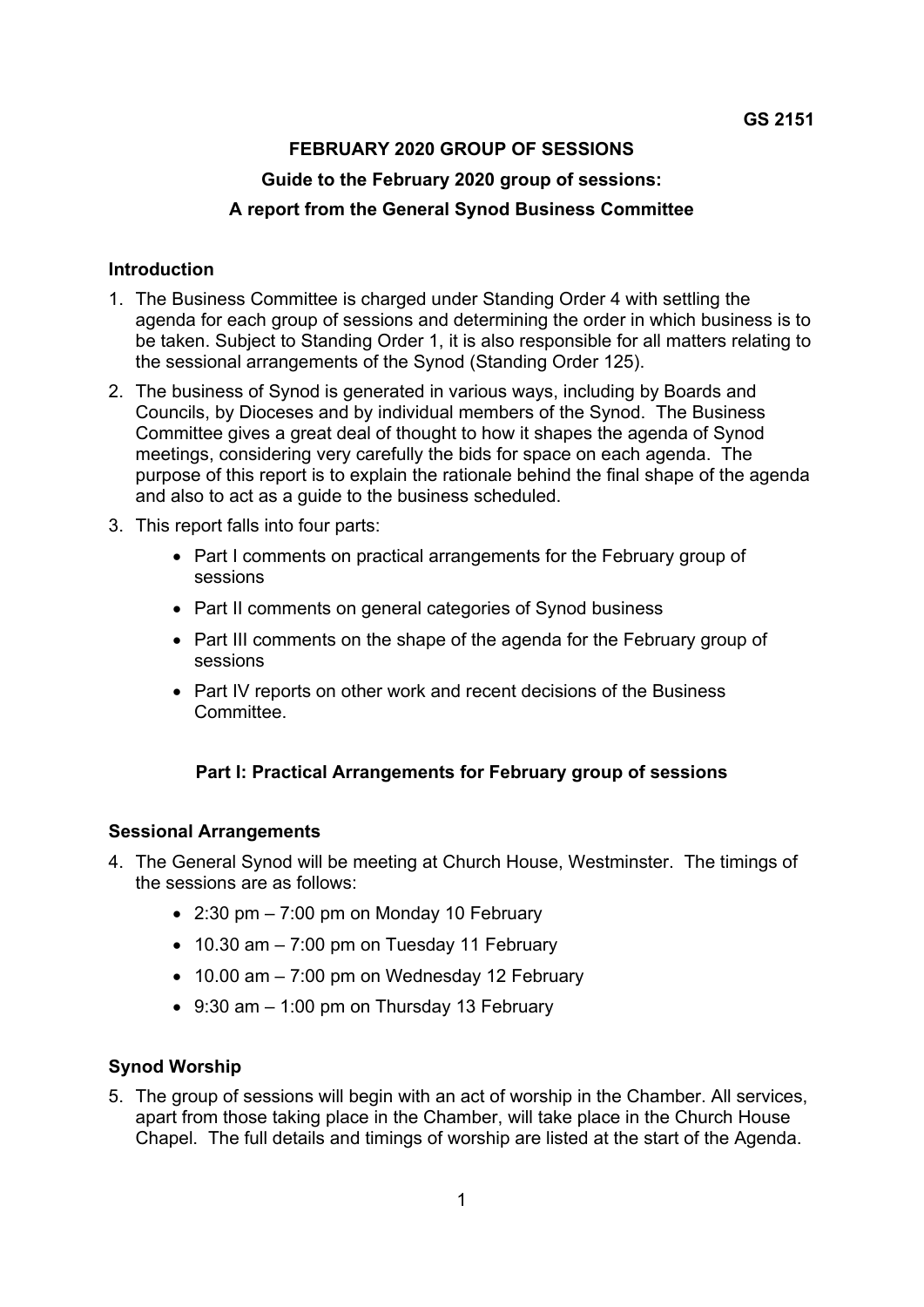- 6. The Continuous Praying Presence led by the Community of St Anselm will be based in the Balcony of the Chamber, with individual members praying in the Chapel during the group of sessions. Synod members are welcome to join those praying in the Chapel whenever they wish to do so.
- 7. There will be a Bible Study in the Chamber on the morning of Wednesday, 12 February. Supporting materials will be provided by the Chaplain.

## **Part II: General Categories of Synod Business**

### **Categories of Synod business**

8. When constructing agendas, the Business Committee seeks to view the agenda as a whole and to ensure that it covers a balance of subjects. Synod business tends to fall into four main categories as follows.

#### *Standing items*

 This includes items such as the debate on the Business Committee Report and Synod Question Time.

### *Legislative business*

 This can take a variety of forms. Full details of the legislative business for a group of sessions are always set out in Special Agenda I.

### *Ordering the life of the Church*

• Business which concerns the way we order our own life together.

## *The Church and the World*

- Particular business which debates current issues and takes account of the way in which the Church relates to our public context.
- 9. Inevitably, some of the subjects which come under these areas may overlap.

## **Legislative Business**

10. The General Synod's main role as set out in its constitution is to consider and pass legislation by Measure, Canon and Act of Synod. As the national legislative body of the Church, the Synod's role, powers and constitution are different from that of other Church bodies such as a PCC or a Diocesan Synod. A note on the Synod's legislative process has been uploaded to the Synod App and to the General Synod web pages on the Church of England website.

### **Handling of Diocesan Synod Motions (DSMs) and Private Members' Motions (PMMs)**

11. Under the General Synod's Standing Orders, Diocesan Synod Motions (DSMs) must normally to be considered by the Synod in the order in which notice is received of them.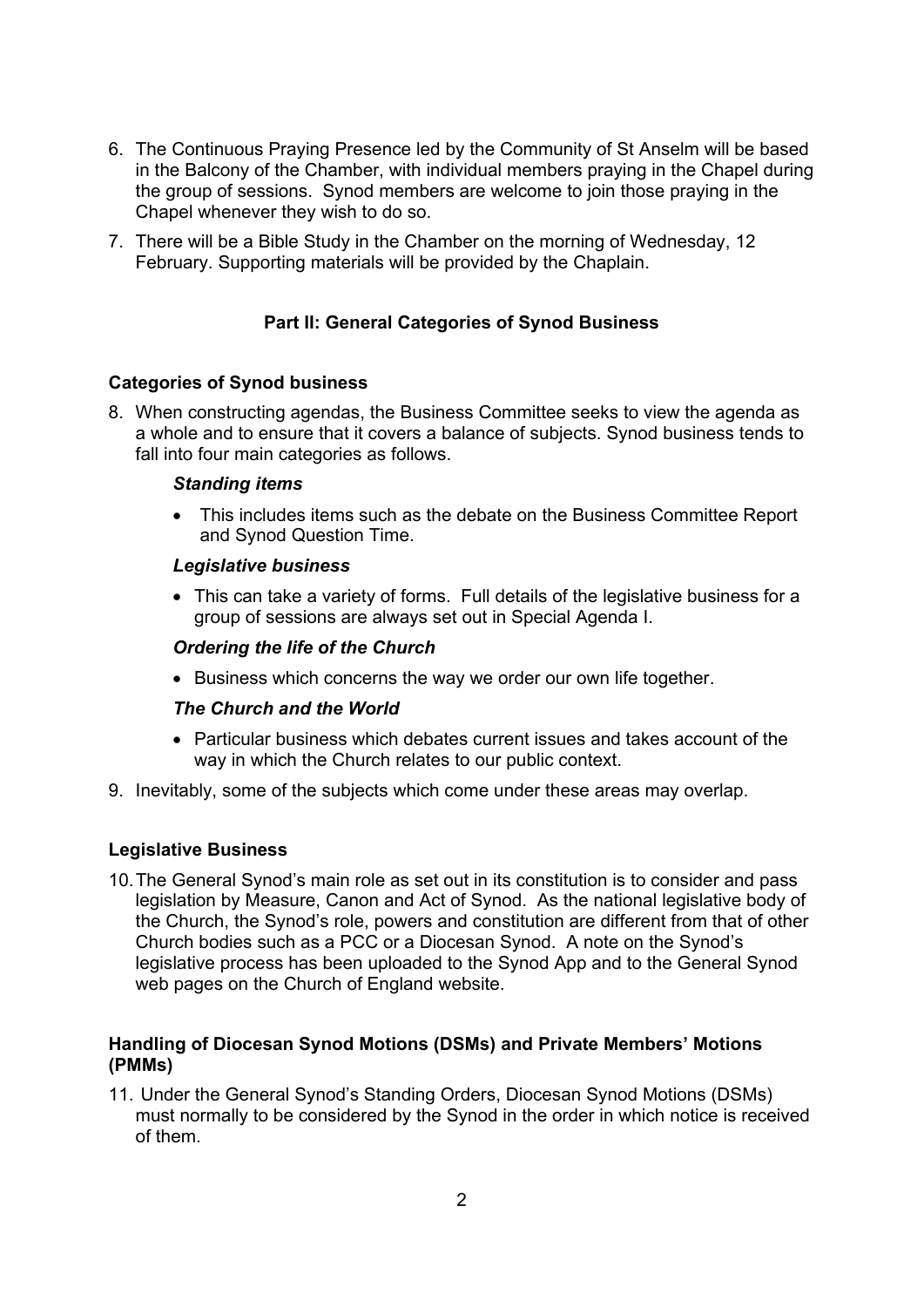- 12. Private Members Motions (PMMs) may be scheduled by the Business Committee for debate providing that they have attracted a minimum of 100 signatures during three groups of sessions. Those PMM's which have not attracted a sufficient number of signatures during that time are withdrawn.
- 13. When deciding when to schedule PMMs and DSMs for debate, the Committee also takes into account other factors, such as the timeliness and appropriateness of the subjects being debated.

### **Part III: The Shape of the February Agenda**

#### **Standing Items of Business**

14. The February group of sessions will begin with the debate on the Report from the Business Committee, which offers Synod members the opportunity to comment on the agenda or on the content and conduct of the Synod's business more generally.

### **Handling of Synod Question Time in November 2019 and February 2020**

- 15. Mindful of the exceptionally high number of questions in February and July 2019, the Business Committee decided to use its powers under Standing Order 117(1) to give members the opportunity to submit questions for written answer between groups of sessions. This was done in November 2019.
- 16. For the current group of sessions, Question time is taking place in the afternoon of the first day of business.

#### **Legislative Business in February**

- 17. There are 11 items of legislative business. The Business Committee has determined that 5 of them are suitable for the deemed approval procedure under SO 71, while a further item is automatically subject to that procedure. Those 6 items will therefore not be debated unless a member gives due notice by 5.30 pm on Monday 10 February that the member wishes any of them to be debated, or wishes – where permissible – to give notice of an amendment. The other 5 items require debate and have been allocated places in the Agenda.
- 18. The legislation that has been allocated time for debate includes the **Cathedrals Measure** and the **Diocesan Boards of Education Measure**. Both received First Approval in July 2019 and return, having been considered for revision in committee, for the Revision Stage in full Synod. In each case, the revision committee has made substantial amendments in the light of proposals received from members.
- 19. **The Channel Islands Measure** provides for the transfer of the Channel Islands from the Diocese of Winchester to the Diocese of Salisbury as recommended in the report of the Archbishop of Canterbury's Commission on the Channel Islands published in October 2019. Because of the particular nature of this Measure and the fact that it is desirable to implement the Commission's recommendation expeditiously, it is proposed that all of the stages for the Measure are taken at this group of sessions.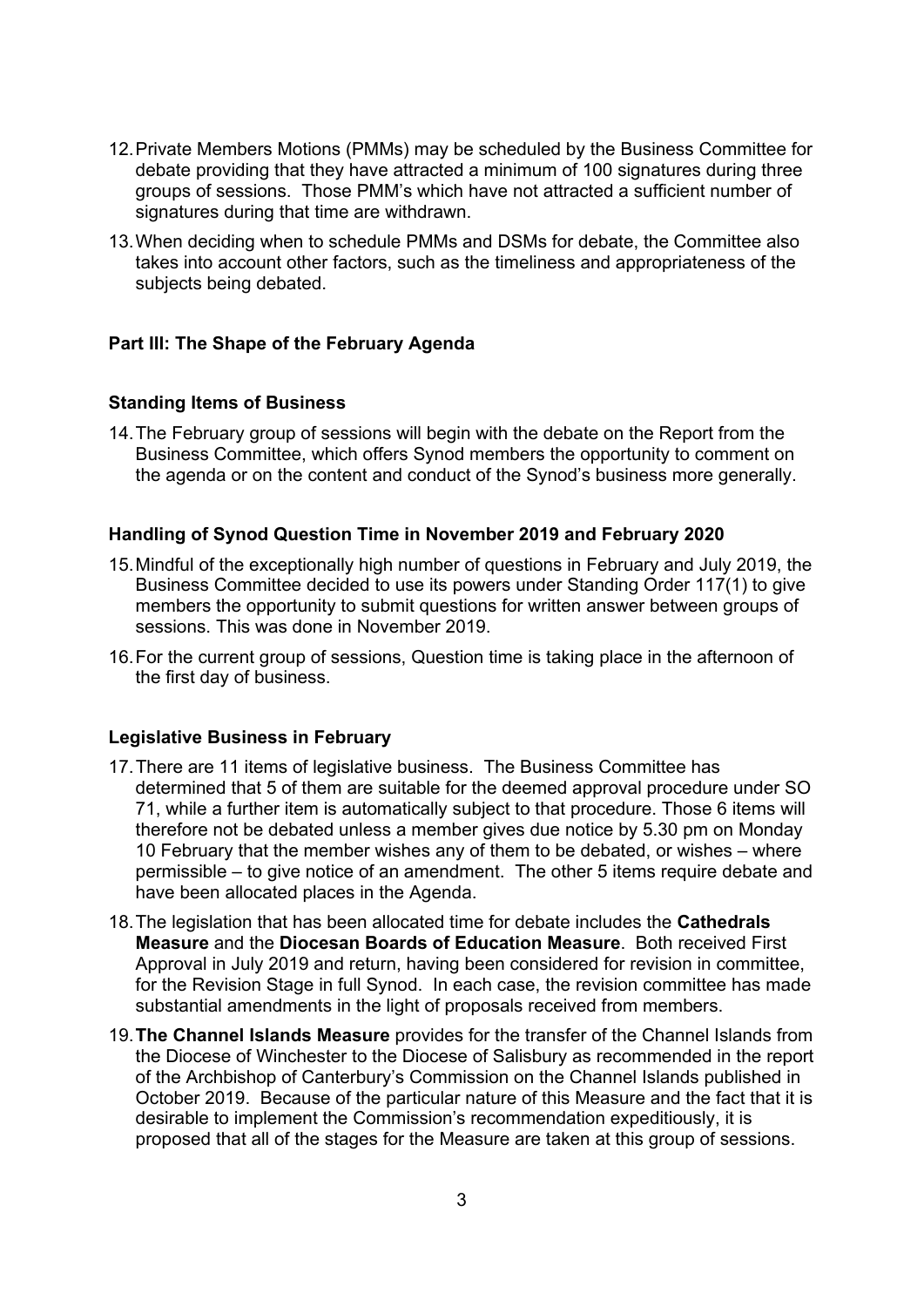- 20. SO 53 (Revision without prior Revision Committee) provides for a Measure to proceed, following First Consideration, to the Revision Stage in full Synod without a prior Revision Committee Stage. The Business Committee considered that the Channel Islands Measure was suitable for this procedure. That was because it considered that–
	- a. the policy question involved is basically whether or not the Channel Islands should be transferred to the Diocese of Salisbury; and
	- b. detailed provision dealing with the transfer will not be contained in the Measure (because it will be made by Order in Council).

There would, therefore, be very little (if anything) of substance for a Revision Committee to consider.

- 21. SO 64 (Final Approval) allows the Final Approval Stage to be taken at the same group of sessions as the Revision Stage unless 40 or more members object.
- 22. The position therefore is that it is in order for all stages of a Measure to be taken at a single group of sessions. Whether to allow that to happen is in the hands of the members of the Synod. The Business Committee has accordingly allowed time for all stages for the Measure to be taken at this group of sessions.
- 23. **The Clergy Covenant for Wellbeing Act of Synod 2020** will result in the Covenant for Clergy Wellbeing, adopted by the Synod at the July 2019 group of sessions, being "published formally as the embodiment of the will or opinion of the Church of England as expressed by the whole body of the Synod" under SO 41.
- 24. **The Church Representation Rules (Amendment) Resolution 2020** makes changes to the Church Representation Rules to facilitate online voting at the elections later this year and to make better provision for election appeals. In order to pass, it must secure a two-thirds majority of those present and voting in each House.
- 25. The Amendment Resolution is related to four other items of business: The House of Laity Election Rules 2020; The Clergy Election Rules 2020; The Convocations (Election to Upper House) Rules 2020; and The Single Transferable Vote Rules 2020. These four sets of Rules are also concerned with making provision for online voting and election appeals. The Business Committee has determined that these four items should be subject to the procedure for deemed approval under SO 71.
- 26. **The Care of Cathedrals (Amendment) Rules 2020** are also for deemed approval. They replace existing provision in the Care of Cathedrals Rules 2006 that is concerned with compiling and maintaining inventories of objects belonging to cathedrals that are of special architectural, archaeological, historic or artistic interest.
- 27. **The Draft Scheme Amending the Diocese in Europe Constitution** is automatically subject to the deemed approval procedure. The amendments it makes to the Diocese's Constitution relate to the licensing of clergy, and bring the arrangements in the Diocese in Europe more closely (though not entirely) in line with the other dioceses of the Church of England.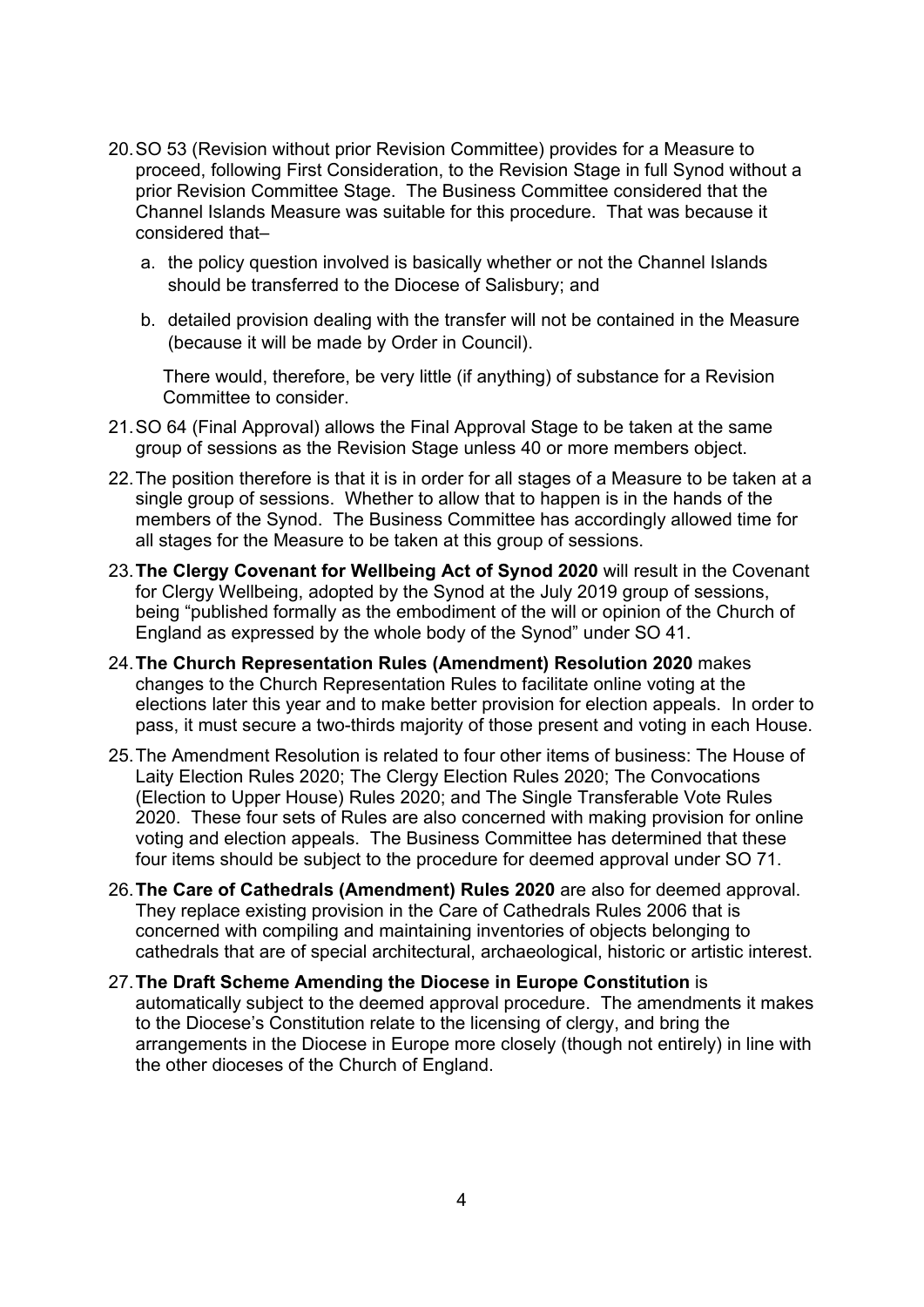### **Ordering the Life of the Church**

- 28. On the afternoon of Tuesday, 11 February, there will be a presentation by the Bishop of Coventry, who chairs the Living in Love and Faith (LLF) project, and the Bishop of Newcastle, who chairs the Pastoral Advisory Group. They will be joined by some members of the LLF group. There will be an opportunity for Synod members to engage in discussion with the Bishops and panel members. The hope is to promote the use of the Pastoral Principles, clarify plans for LLF launch and beyond, and share the value of deep engagement with the subject and with one another.
- 29. On the morning of Wednesday, 12 February, 'Safeguarding: response to recommendations in IICSA May 2019 investigation report' will be on the floor for debate. This motion presents an important set of recommendations not previously considered by Synod and seeks Synod's endorsement of the Archbishops' Council's response. There is likely to be more Synod engagement on this matter in the future when the second-stage report of the IICSA investigation is published.
- 30. On the afternoon of Wednesday, 12 February, Synod will also be debating a motion on 'Children and Youth Ministry'. It presents the factors that are common to growth in churchgoers under 16 and urges immediate investment in work in this area. While key findings can be found in the cover sheet, a detailed set of data is available in the paper for Synod members' closer engagement with this significant matter.
- 31. The Implementation and Dialgoue Group of the House of Bishops would like to engage further with General Synod on what has been done to educate and inform the clergy and laity on the House of Bishops Declaration and the Five Guiding Principles before finalising their report. The Group will be hosting a fringe meeting and will look to present their final report at a future Group of Sessions.

## **The Church and the World**

- 32. Synod will be debating a motion from the Ministry and Public Affairs Council on 'Climate Emergency and Carbon Reduction Targets'. Recognising the theological underpinning of environmental work and the practical impact of climate change to the world, the motion proposes a process for all parts of the Church of England to regularly review its environmental work and achieve zero emissions by 2050 the latest.
- 33. Synod will be debating an important Diocesan motion from Leeds on 'Disadvantaged Communities'.
- 34. There will be debates on three Private Members' Motions: 'End to Paupers' Funerals', 'Windrush Commitment and Legacy', and 'Legal Aid Reform'.

## **Part IV: Other Work of the Business Committee**

#### **Synod App and Email address**

35. The introduction of a permanent Synod App in 2019 was welcomed by Synod members. Additional functions of the App are being introduced on a gradual basis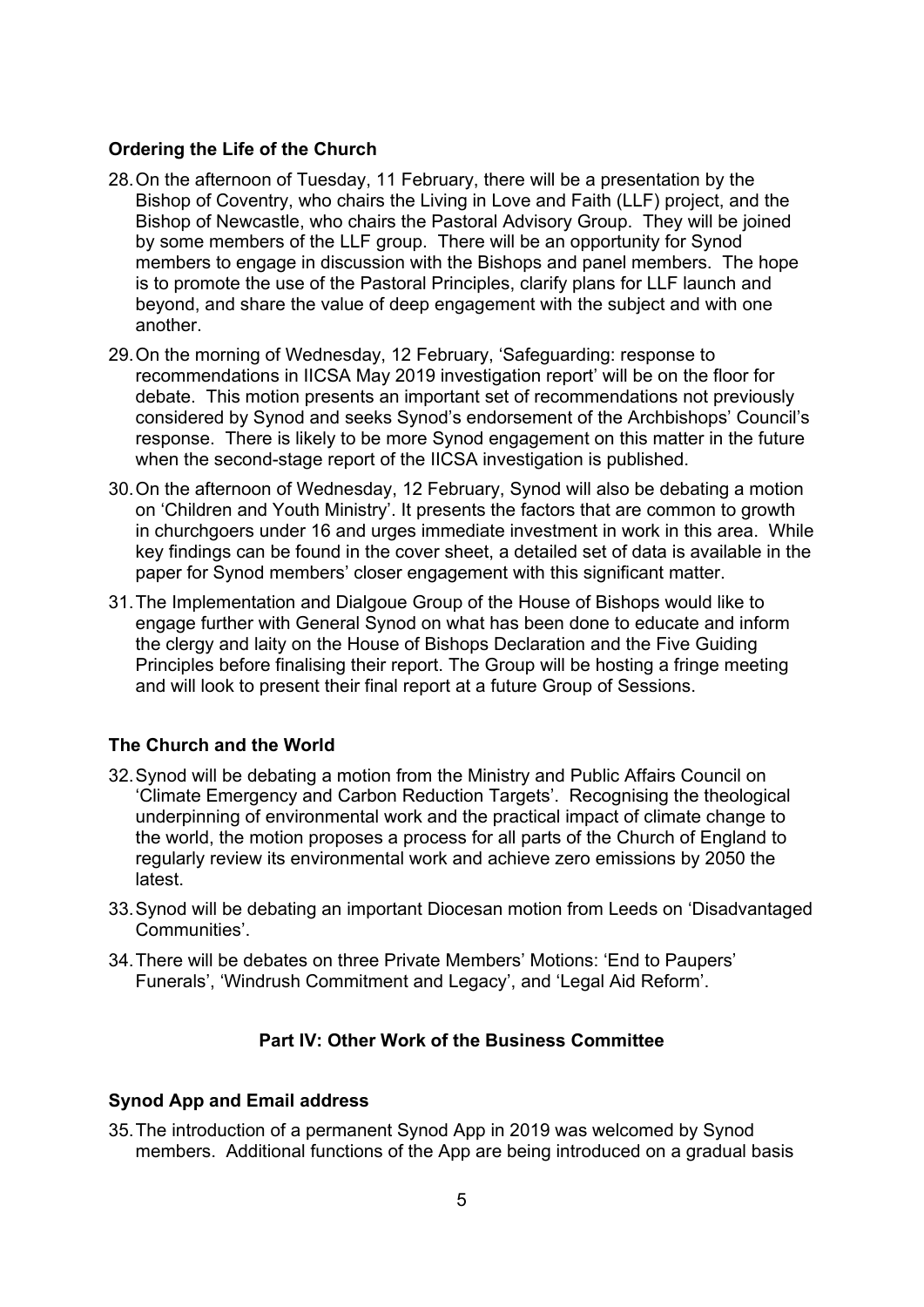with each group of sessions. This February, updates to the App include an automatic confirmation message after a Request to Speak is received and an updated list of 'Dioceses and Constituencies' on the form.

36. The App also contains the Synod Survival Guide and other introductory material prepared for new members at the start of each quinquennium.

#### **Environmental Update**

- 37. The Business Committee considered the Environmental Working Group (EWG)'s suggestions, which seek not only to reduce carbon footprint and to demonstrate good environmental practice, but also to make care for creation an integral part of Synod's spiritual life. While some of the EWG's suggestions are already in place, the Business Committee is committed to consider other suggestions and plan their effective implementation whenever possible.
- 38. Synod members are reminded that the default method to receive papers is electronic – printed copies of Synod papers are provided upon request. Currently, 217 Synod members receive papers electronically; 238 members receive printed papers.
- 39. The post-Synod survey will include a section on the environment. Synod members are strongly encouraged to suggest ways for the Synod to improve in this aspect.
- 40. While the Business Committee encourages Synod members to calculate and offset their carbon footprints, we welcome and look forward to the work of the Church House Research and Statistics Team and their partners in piloting the new Energy Footprint Tool.

#### **Feedback on General Synod Groups of Sessions**

41. The Business Committee has now put in place a regular process of requesting Synod members to fill in a post Synod questionnaire to give their feedback on the most recent group of sessions. Some key findings from July 2019 and the Business Committee's response are set out below.

| <b>COMMENT</b>                                                            | <b>BUSINESS COMMITTEE RESPONSE</b>                                                                                                                                                                                                                                                                                                       |
|---------------------------------------------------------------------------|------------------------------------------------------------------------------------------------------------------------------------------------------------------------------------------------------------------------------------------------------------------------------------------------------------------------------------------|
| Debates on amendments<br>take over time from debate<br>of the main motion | In the March 2020 Business Committee meeting, the<br>Business Committee will review the current practice of<br>placing amendments before the main motion. It will<br>also review the power of the chair in moderating<br>debates                                                                                                         |
| Insufficient time for<br>legislative agenda                               | The Chief Legal Officer and the Business Committee<br>are aware of the issue. It is in part due to the Business<br>Committee's decision not to hold evening sessions in<br>York, for the wellbeing of the Synod members as well<br>as staff members. The Business Committee will study<br>this issue in depth at its March 2020 meeting. |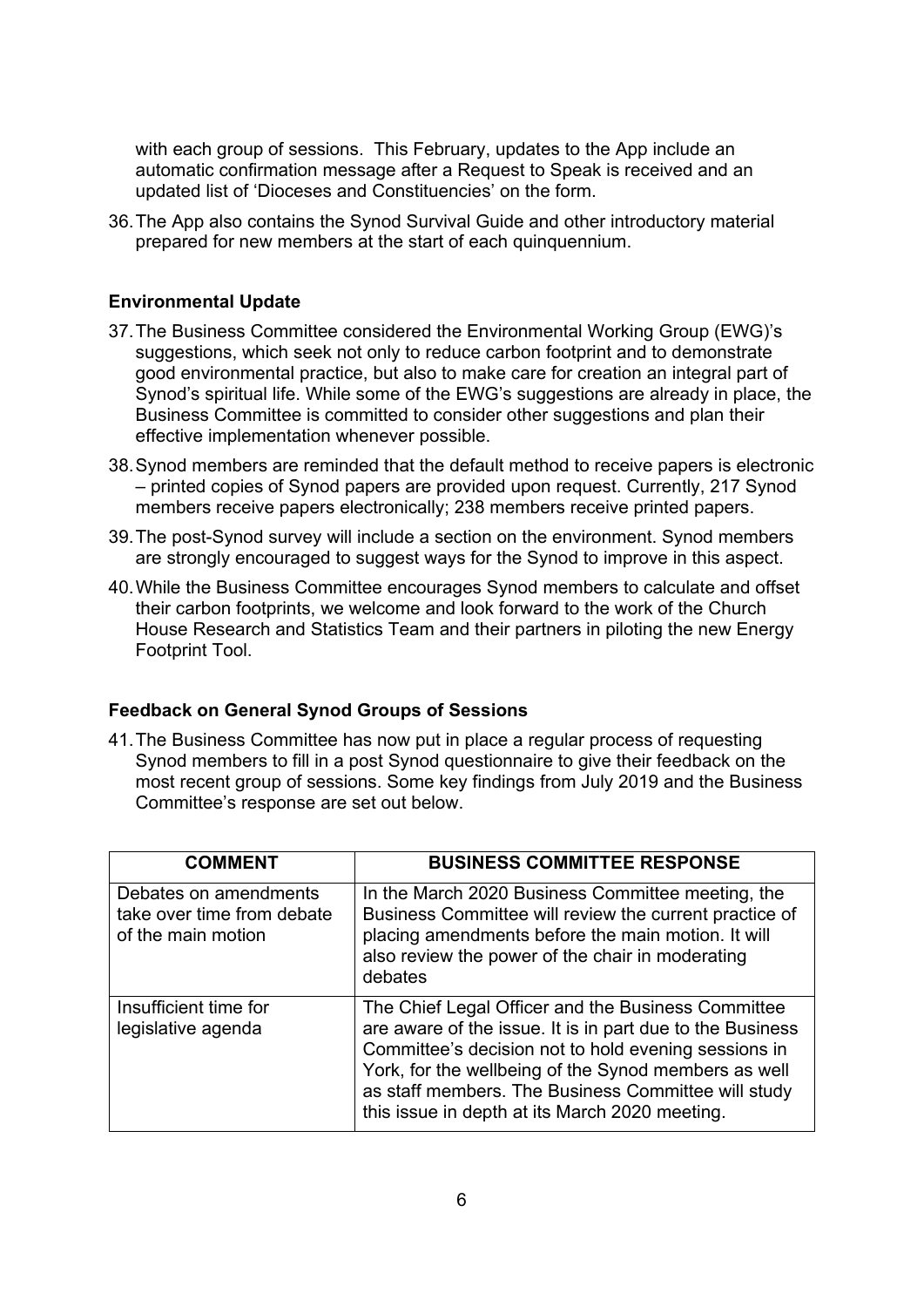| A more visible continuous<br>praying presence in York | While the presence of those supporting continuous<br>prayer during Synod session, mostly from the<br>Community of St Anselm, can be very visible in<br>London, this is not the case in York in the same way.<br>The numbers are fewer and some involved prefer to<br>pray in the Berrick Saul Lecture Hall and the local<br>churches, although some were visible at the non-voting<br>area. Details of the continuous praying presence are<br>laid out in a Notice Paper. |
|-------------------------------------------------------|---------------------------------------------------------------------------------------------------------------------------------------------------------------------------------------------------------------------------------------------------------------------------------------------------------------------------------------------------------------------------------------------------------------------------------------------------------------------------|
| More clarity on the use of<br>photography at Synod    | Guidance on the use of photography during Synod will<br>be issued as a Notice Paper at the February group of<br>sessions.                                                                                                                                                                                                                                                                                                                                                 |
| Very positive reception of<br>the Synod App           | Further improvements to the App have now been<br>agreed.                                                                                                                                                                                                                                                                                                                                                                                                                  |

42. Synod members are encouraged to complete the Feedback Questionnaire following each group of sessions so that improvements can continue to be introduced.

#### **Accessibility of Synod Meetings**

43. Members are referred to the Business Committee's statement on Accessibility (GS Misc 1201) which may be viewed in the Members' Resources section of the Synod web page at https://www.churchofengland.org/sites/default/files/2019- 01/GS%20Misc%201201%20.pdf.

#### **List of Speakers at General Synod meetings**

- 44. In recent groups of sessions, the Business Committee has introduced the practice of publishing the list gathered by the Legal Office of all those who spoke in debates and other items on the floor of Synod. This information is already public in the form of the Report of Proceedings and it is also used by the Panel of Chairs. The Business Committee took the view that it would be helpful for Synod members to have this information available to them in a user-friendly form.
- 45. The List of Speakers is circulated as a GS Misc 1236 for information.

#### **Work of the Elections Review Group**

- 46. The Elections Review Group met in September 2019 to discuss the results from the consultation on the proposal to introduce term limits for lay members of deanery synods. There were 928 respondents to the consultation and it is proposed that a proposal be presented to the July 2020 Group of Sessions. General Synod will be invited to consider this issue on Tuesday morning, in advance of any legislation being presented to the July 2020 Group of Sessions.
- 47. The ERG has also considered the draft election rules for the new quinquennium and these will be presented at the February Group of Sessions.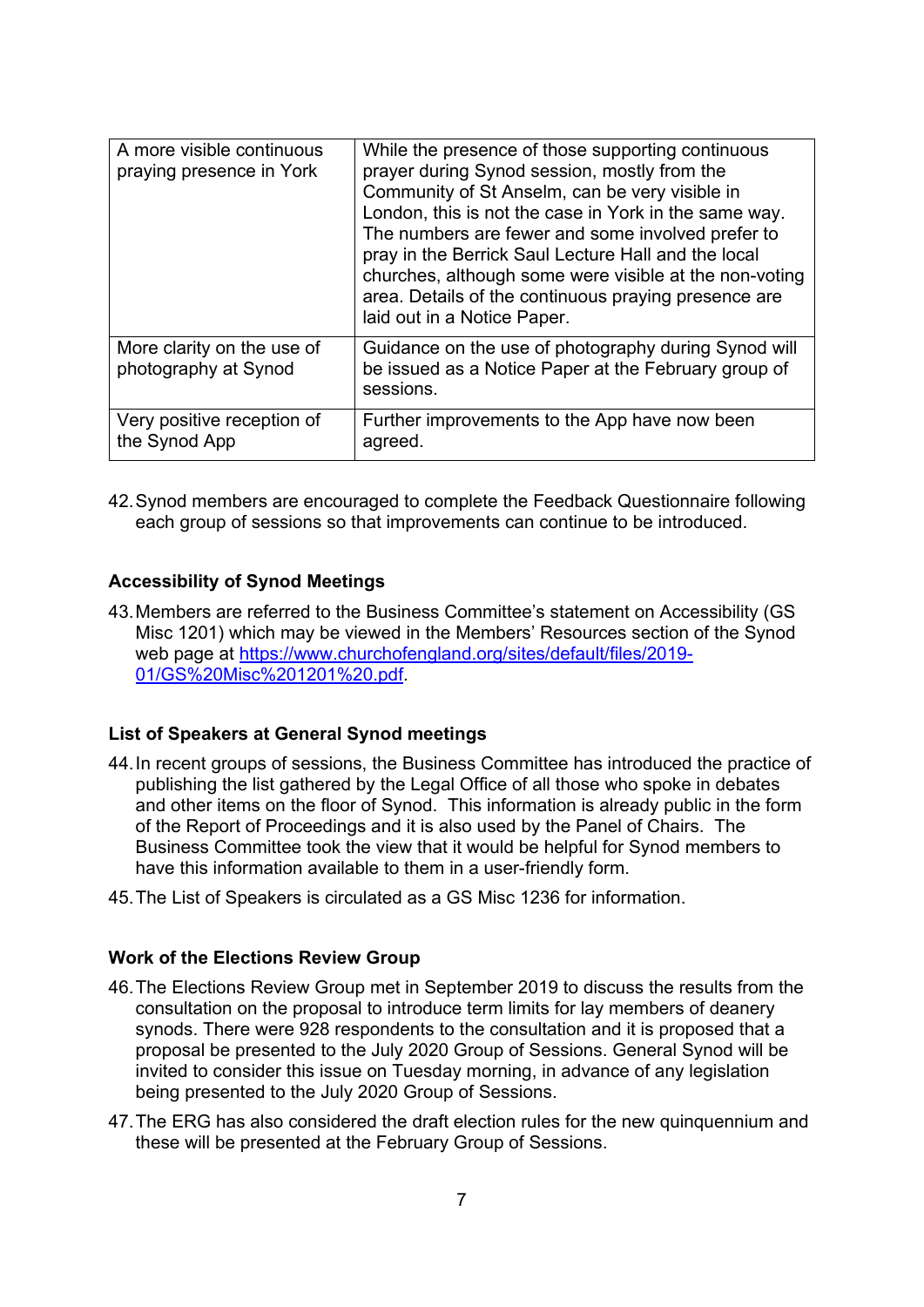### **Record of Business Done**

- 48. The Legal Office produces a formal record of business transacted at each group of sessions of the General Synod in the form of 'Business Done', which is published on the Synod page of the Church of England website.
- 49. In addition, the Business Committee publishes a running record of the business transacted at General Synod during the current Quinquennium, with updates on subsequent developments in relation to individual items. For the most recent update, please refer to GS Misc 1237.

### **Business Committee Policies**

50. The Business Committee has a number of policies covering various aspects of Synod's activities. These and other guidance may be viewed on the Members' Resources web page at:

https://www.churchofengland.org/about/leadership-and-governance/generalsynod/synod-members-resources

51. The Business Committee reviews its policies annually at its March meeting and updates them as necessary. Synod members may wish to offer feedback on any of the policies to the Business Committee in the relevant section of the Feedback Form.

> On behalf of the Business Committee, The Revd Canon Sue Booys Chair of the Business Committee January 2020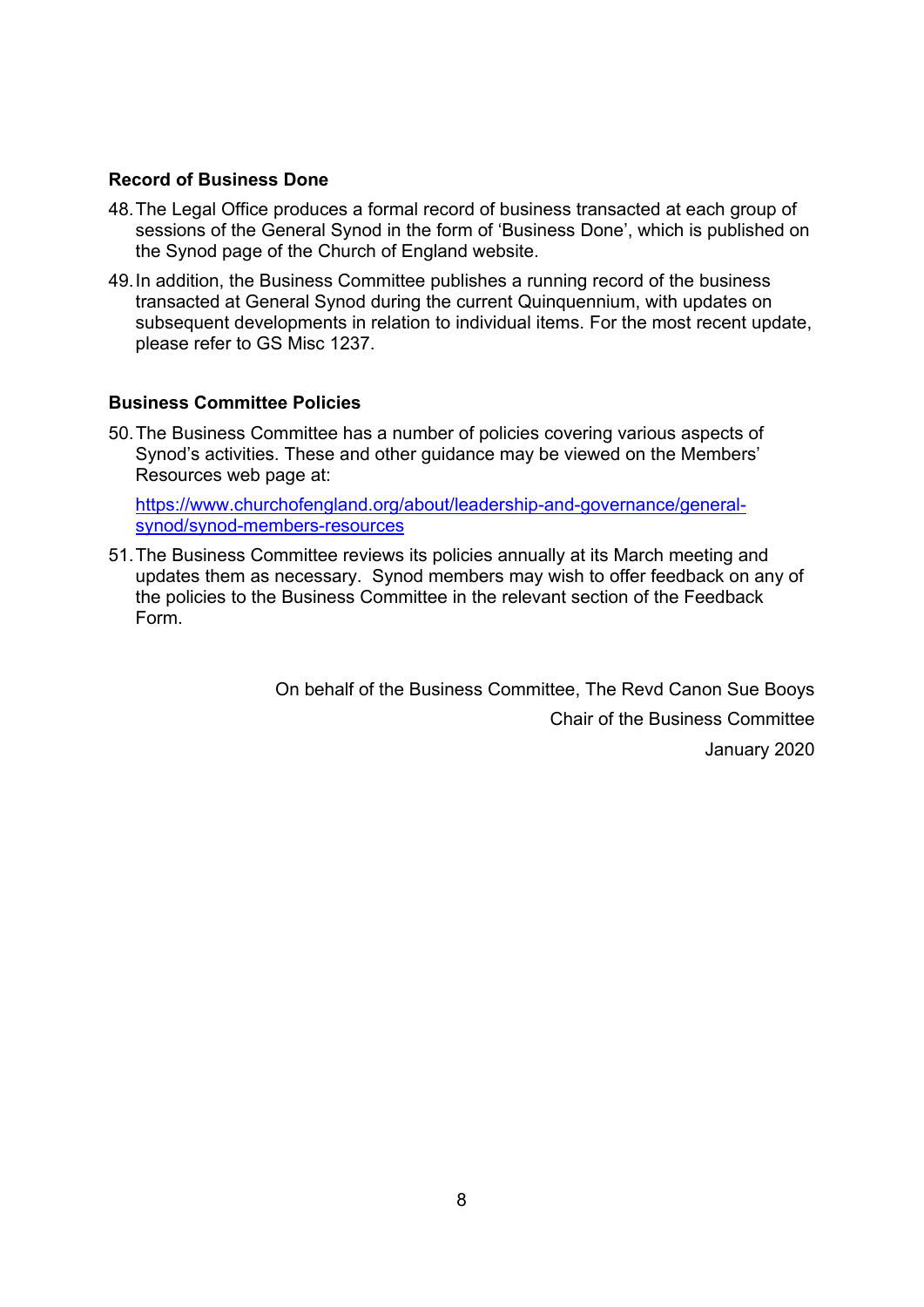# **Membership of the Business Committee February 2020**

### *Chair*

The Revd Canon Sue Booys

*Elected by the House of Bishops* 

The Rt Revd Pete Broadbent, Bishop of Willesden

## *Elected by the House of Clergy*

The Revd Canon Graeme Buttery

The Revd Prebendary Simon Cawdell

The Revd Canon Joyce Jones

## **Elected by the House of Laity**

Mrs Anne Foreman

Canon Robert Hammond

Mr Clive Scowen

## *Appointed by the Archbishops' Council*

Mr Adrian Greenwood

Mr Joseph Diwakar

The Secretary to the Committee is the Acting Clerk to the Synod, the Revd Canon Dr Jeremy Worthen and the Assistant Secretary is Dr Alvin Siu Hei Lee.